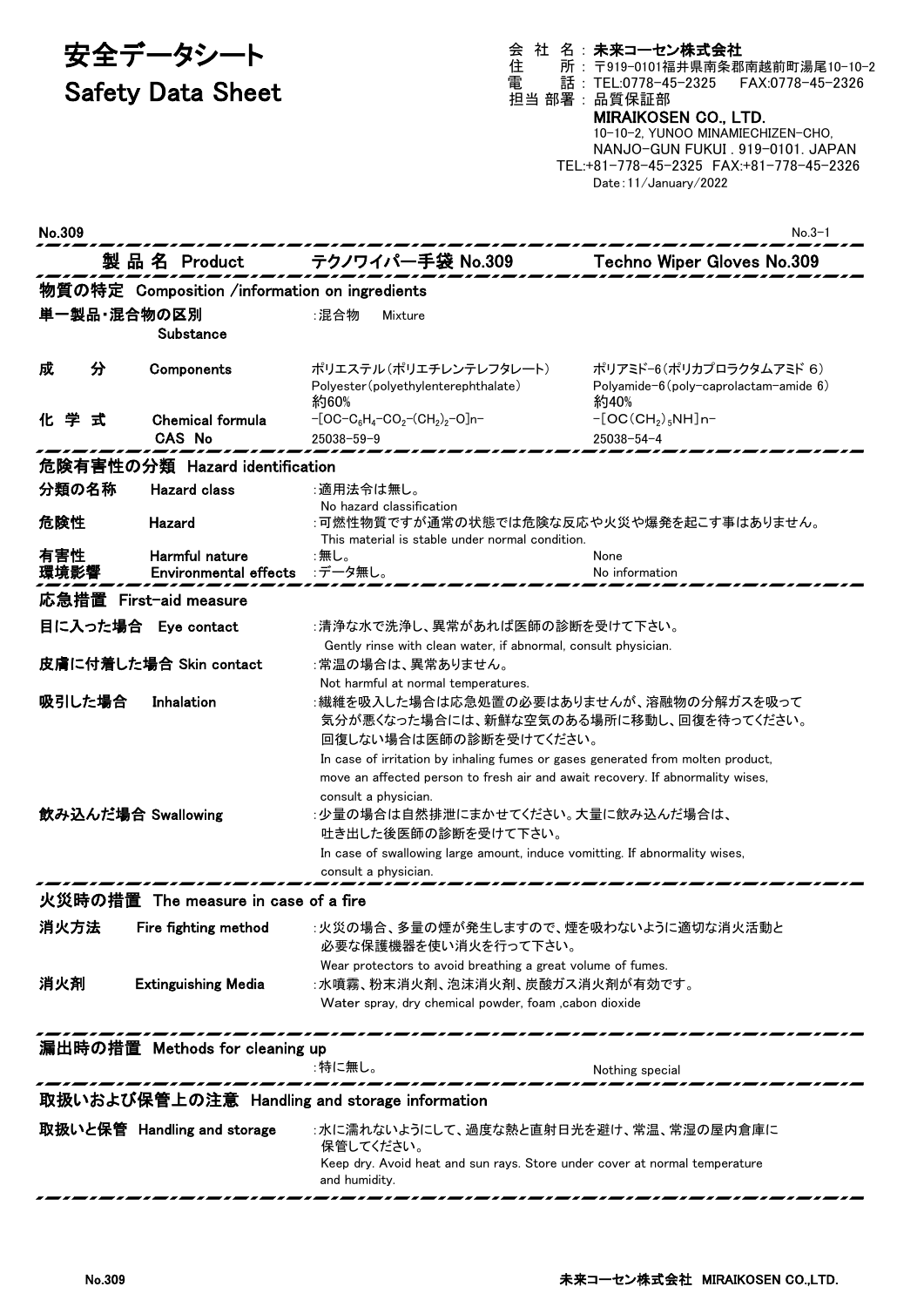| No.309                                      |                                  |                                                                                                                                                                     | $No.3-2$                      |  |  |
|---------------------------------------------|----------------------------------|---------------------------------------------------------------------------------------------------------------------------------------------------------------------|-------------------------------|--|--|
|                                             | 暴露防止措置 Exposure control          |                                                                                                                                                                     |                               |  |  |
| 管理濃度                                        | Management concentration :データ無し。 |                                                                                                                                                                     | No information                |  |  |
| 許容濃度                                        | Permission concentration         | :データ無し。                                                                                                                                                             | No information                |  |  |
| 設備対策                                        | Measure of equipment             | :不要                                                                                                                                                                 | None required                 |  |  |
| 保護具                                         | Protective device                | :不要                                                                                                                                                                 | None required                 |  |  |
| 物理および化学的性質 Physical and chemical properties |                                  |                                                                                                                                                                     |                               |  |  |
| 外観等                                         | Appearance etc.                  | :白い布、形状は原則としてハンカチ状またはテープ状。                                                                                                                                          |                               |  |  |
| 沸点                                          | <b>Boiling point</b>             | White cloth in the shapes of tapes and handkerchiefs.<br>:データ無し。<br>None                                                                                            |                               |  |  |
| 溶融点                                         | <b>Melting point</b>             | :ポリエステル(Polyester) 255~260℃、                                                                                                                                        | ポリアミド-6(Polyamide-6) 215~225℃ |  |  |
| 軟化点                                         | Softening point                  | :データ無し。                                                                                                                                                             | None                          |  |  |
| 揮発性                                         | Volatility                       | :データ無し。                                                                                                                                                             | None                          |  |  |
| 蒸気圧                                         | Vapor pressure                   | :無し。(固体)                                                                                                                                                            | None (solid)                  |  |  |
| 蒸気密度                                        | Vapor density                    | :データ無し。                                                                                                                                                             | None                          |  |  |
| 比重                                          | Specific gravity                 | :ポリエステル(Polyester) 1.38、 ポリアミド-6(Polyamide) 1.14                                                                                                                    |                               |  |  |
| 粘性率                                         | Viscosity ratio                  | :データ無し。                                                                                                                                                             | None                          |  |  |
| 溶解度                                         | Solubility in water              | :水に不溶性                                                                                                                                                              | Insoluble in water            |  |  |
|                                             | 危険性情報 Fire hazards               |                                                                                                                                                                     |                               |  |  |
| 引火点                                         | Flash point                      | :ポリエステル(Polyester) 346~399℃                                                                                                                                         | ポリアミド-6(Polyamide-6) データなし    |  |  |
| 発火点                                         | Auto ignition temperature        | :ポリエステル(Polyester) 483~488℃                                                                                                                                         | ポリアミド-6(Polyamide-6) 400℃以上   |  |  |
| 爆発限界                                        | <b>Explosion limit</b>           | :データ無し。                                                                                                                                                             | Not available                 |  |  |
| 可燃性                                         | Flammability                     | :有り。                                                                                                                                                                | Flammable                     |  |  |
|                                             | 安定性·反応性 Stability and Reactivity | :通常の状態では化学的に安定ですが、強酸、強塩基、酸化剤、還元剤には不安定です。                                                                                                                            |                               |  |  |
|                                             |                                  | This product is considered a chemically stable material under normal condition<br>but unstable with a strong acid, a strong base, an oxidizer,<br>and a deoxidizer. |                               |  |  |
| 有害情報                                        | <b>Toxicological information</b> |                                                                                                                                                                     |                               |  |  |
| 急性毒性                                        | Acute toxicity                   | :データ無し。                                                                                                                                                             | None                          |  |  |
| 刺激性                                         | Simulative                       | :無し。                                                                                                                                                                | None                          |  |  |
| 変異原性                                        | Mutagenic effects                | :データ無し。                                                                                                                                                             | Not available                 |  |  |
| 感作性                                         | Sensitivity                      | :無し。                                                                                                                                                                | None                          |  |  |
|                                             | 亜慢性毒性 Sub-chronic toxicity       | :データ無し。                                                                                                                                                             | No information                |  |  |
| 環境影響情報 Ecological information               |                                  |                                                                                                                                                                     |                               |  |  |
| 分解性                                         | Biodegradability                 | :生物易分解性では無い。                                                                                                                                                        | Not biodegradable             |  |  |
| 蓄積性                                         | <b>Bio accumulation</b>          | :データ無し。                                                                                                                                                             | Not available                 |  |  |
| 魚毒性                                         | Fish toxicity                    | :データ無し。                                                                                                                                                             | Not available                 |  |  |
|                                             |                                  |                                                                                                                                                                     |                               |  |  |